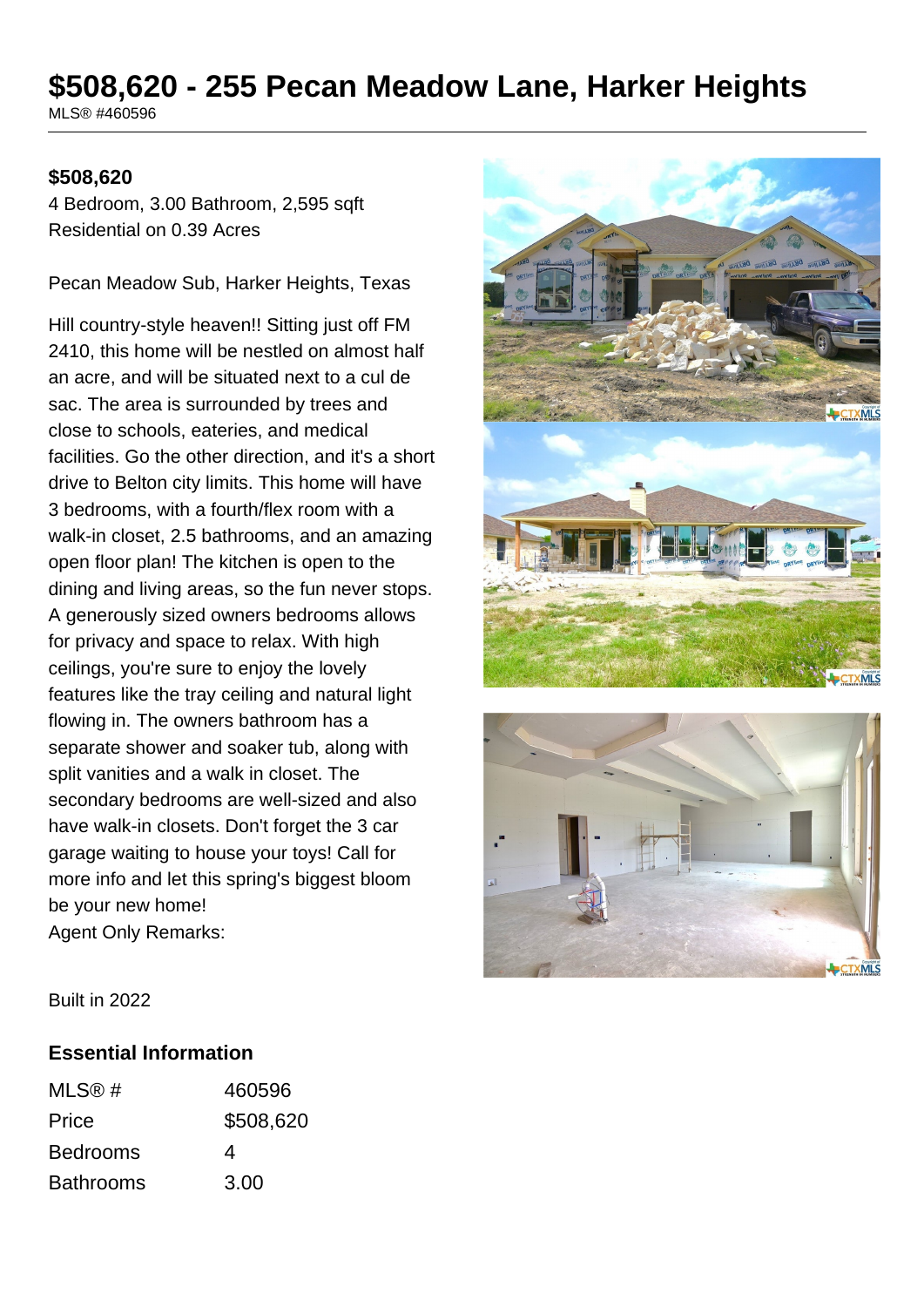| <b>Full Baths</b>     | 2                    |
|-----------------------|----------------------|
| <b>Half Baths</b>     | 1                    |
| <b>Square Footage</b> | 2,595                |
| Acres                 | 0.39                 |
| <b>Year Built</b>     | 2022                 |
| <b>Type</b>           | Residential          |
| Sub-Type              | <b>Single Family</b> |
| <b>Style</b>          | Traditional          |
| Status                | Pending              |

# **Community Information**

| Address      | 255 Pecan Meadow Lane |
|--------------|-----------------------|
| Subdivision  | Pecan Meadow Sub      |
| City         | <b>Harker Heights</b> |
| County       | Bell                  |
| <b>State</b> | Texas                 |
| Zip Code     | 76548                 |

## **Amenities**

| <b>Utilities</b> | Cable Available, Electricity Available |
|------------------|----------------------------------------|
| Features         | <b>None</b>                            |
| # of Garages     | 3                                      |
| View             | <b>None</b>                            |

## **Interior**

| Interior                 | Combination                                                                              |
|--------------------------|------------------------------------------------------------------------------------------|
| <b>Interior Features</b> | Ceiling Fan(s), Double Vanity, Kitchen Island, Separate Shower, Split<br><b>Bedrooms</b> |
| Appliances               | Disposal, Gas Cooktop, Microwave, Some<br>Electric<br>Dishwasher.<br>Appliances          |
| <b>Fireplaces</b>        | <b>None</b>                                                                              |
| # of Stories             | 1                                                                                        |
| <b>Stories</b>           | <b>One</b>                                                                               |

# **Exterior**

| Roof         | Composition, Shingle                      |
|--------------|-------------------------------------------|
| Construction | Foam Insulation, HardiPlank Type, Masonry |
| Foundation   | Slab                                      |

### **School Information**